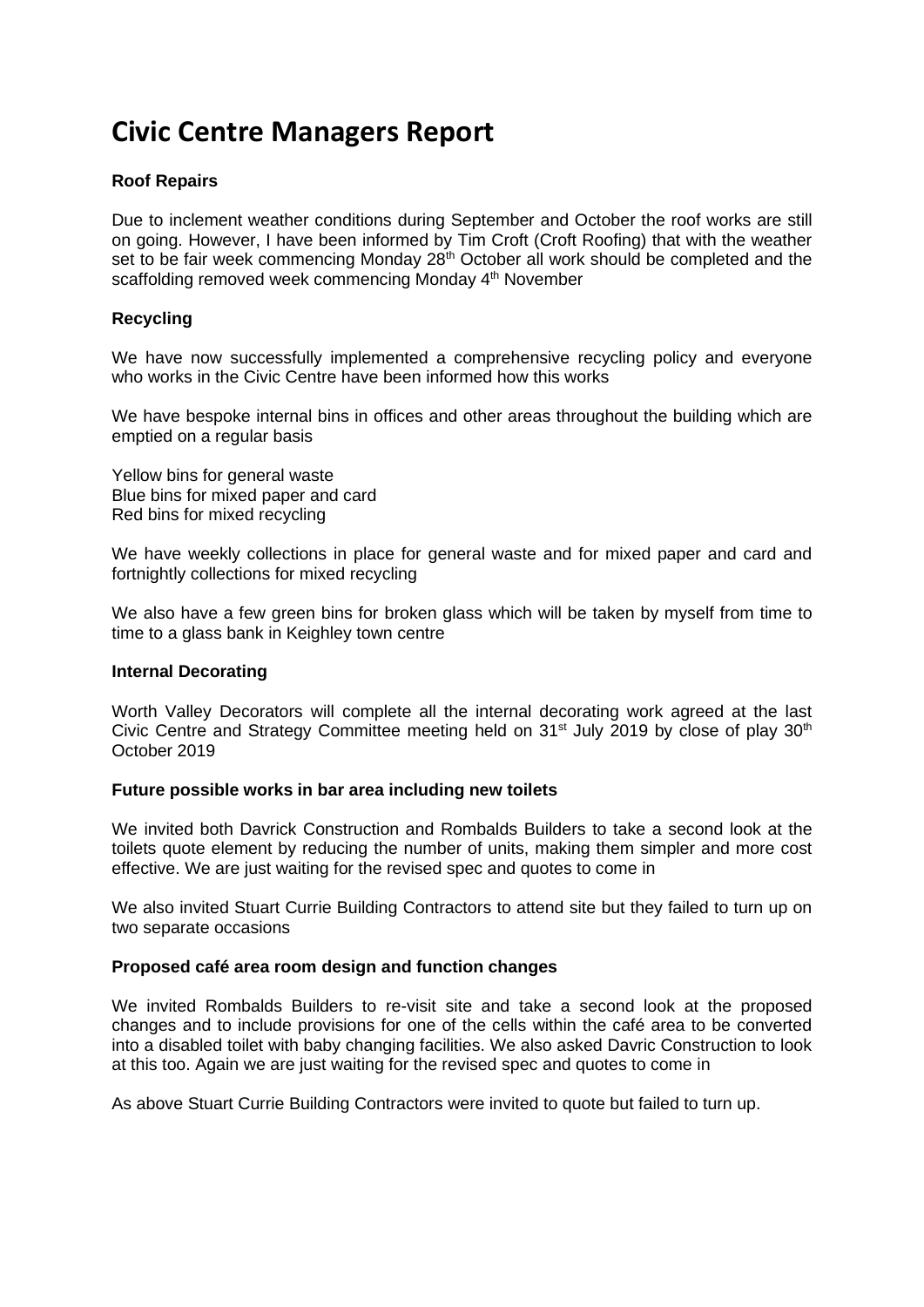# **Internal Lighting Survey and Costs**

#### **FIRST FLOOR OFFICE CORRIDOR AND SCOTT STREEST ENTRANCE**

- 13 18watt integral LED fittings
- 1 600x600 LED grid type fitting

Please note out of the 13 18w integral LED fittings, some will have to be emergency type.

Rear entrance to Scott Street a battery operated light and sensor are required.

#### **PROJECT CO-ORDINATOR/ALLOTMENT OFFICE**

4 600x600 LED grid type fittings but one will need to be an emergency type

#### **CIVIC CENTRE MANAGERS OFFICE**

2 600x600 LED grid type fittings but one will need to be an emergency type

#### **FIRST FLOOR KITCHEN**

1 600x600 LED grid type fitting

#### **ADMIN OFFICE**

- 4 600x600 LED grid type fittings
- 4 600x600 LED grid type fittings in office opposite

#### **MAIN ENTRANCE AND STAIRS**

5 18watt integral LED fittings

There are no emergency lights over the stairs. (600x600 LED grid type fittings have been proposed over the stairwell possibly 2).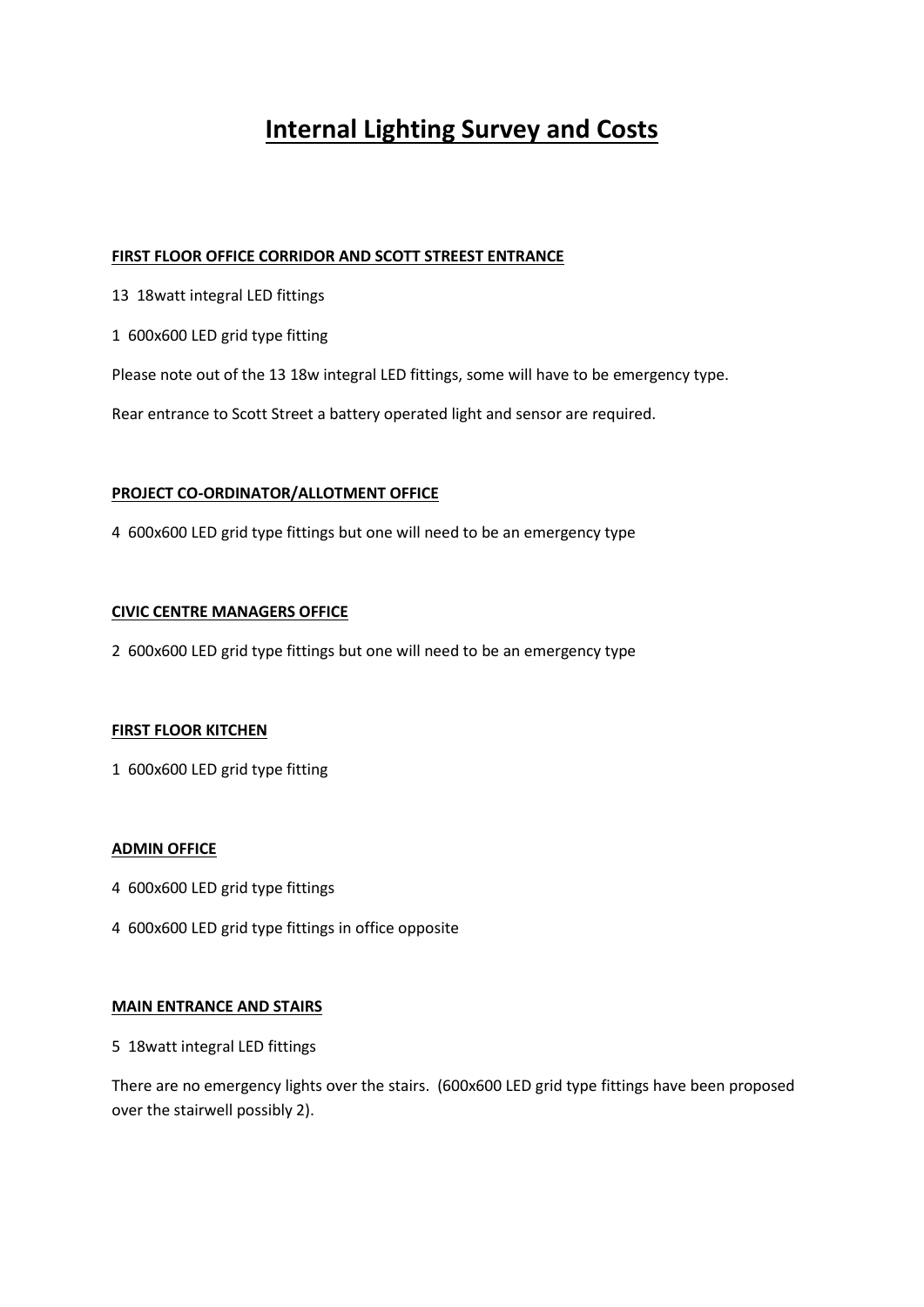#### **BAR**

12 twin P.L recessed down lights (swap for LED type)

#### **RECEPTION AND INTERVIEW ROOMS**

2 600x600 LED grid type fittings

#### **MUSEUM AND MP'S CORRIDOR**

- 2 600x600 LED grid type fittings
- 1 emergency 600x600 LED grid type fitting
- 1 twin P.L recessed down lights (swap for LED type)

#### **MP'S OFFICE**

- 2 surface 600x600 LED grid type fittings
- 6 600x600 LED grid type fittings
- 1 emergency 600x600 LED grid type fitting

#### **DEVONSHIRE STREET ENTRANCE AND KITCHEN STAIRS**

- 2 12watt LED integral
- 2 600x600 LED grid type fittings
- 5 18watt integral LED fittings
- 1 emergency 600x600 LED grid type fitting

There are no emergency lights over the stairs (600x600 LED grid type fittings have been proposed over the stairwell possibly 2).

#### **GROUND FLOOR W.C'S**

- 6 12watt LED integral fittings
- 3 emergency type 12watt LED integral fittings